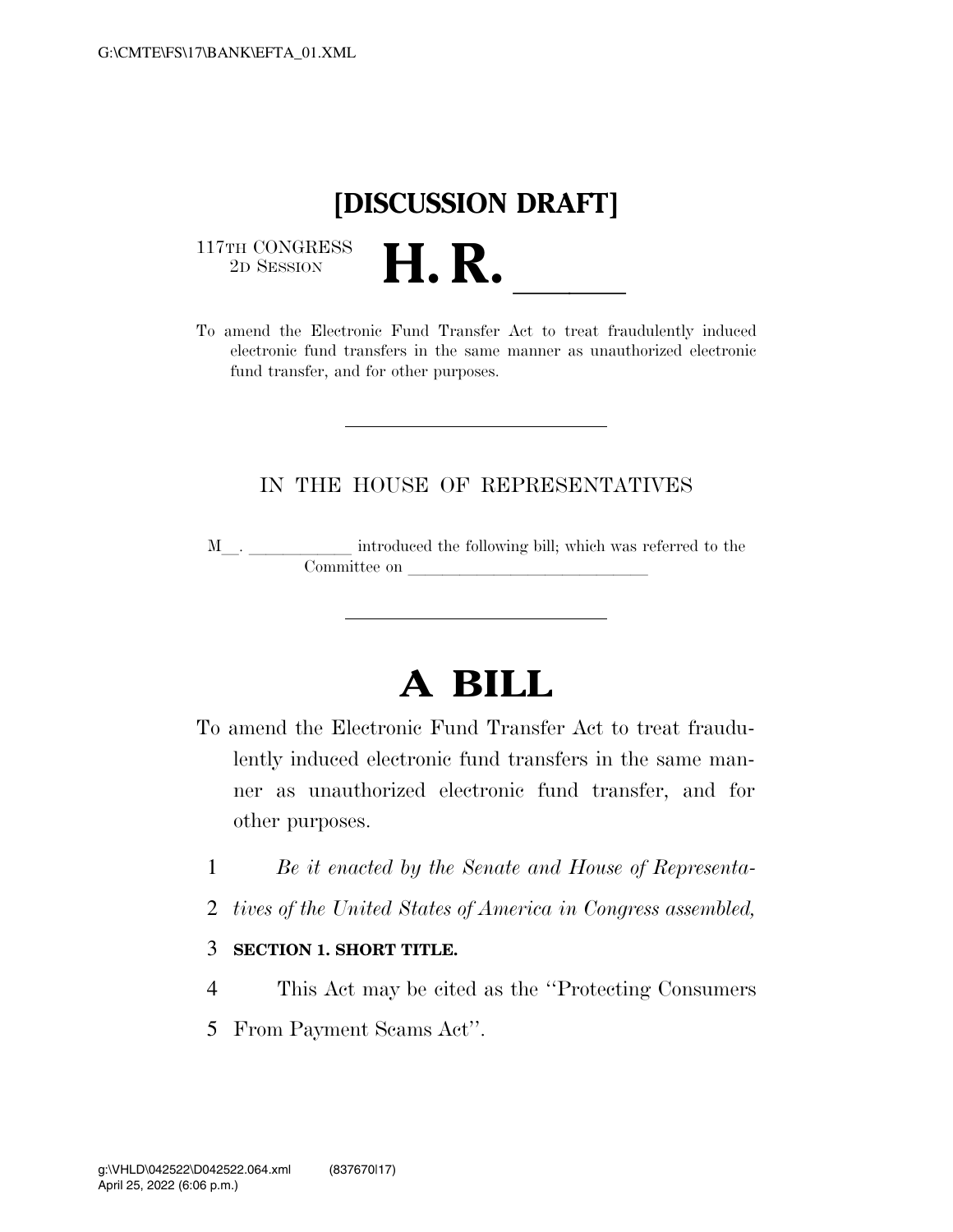**SEC. 2. TREATMENT OF FRAUDULENTLY INDUCED ELEC- TRONIC FUND TRANSFERS.**  (a) DEFINITIONS.—Section 903 of the Electronic Fund Transfer Act (15 U.S.C. 1693a) is amended— 5 (1) in paragraph  $(7)$ — (A) by striking subparagraphs (B) and (E); (B) by redesignating subparagraphs (C) and (D) as subparagraphs (B) and (C), respec-10 tively; (C) in subparagraph (B), as so redesig-12 nated, by adding "or" at the end; and (D) in subparagraph (C), as so redesig-14 nated, by striking "or" at the end; and (2) by amending paragraph (12) to read as fol- lows:  $\frac{17}{2}$  ''(12) the term 'unauthorized or fraudulently induced electronic fund transfer'— ''(A) means an electronic fund transfer from a consumer's account initiated by—  $\frac{1}{2}$  (i) a person other than the consumer without actual authority to initiate such transfer; or 24 ''(ii) the consumer, if the consumer's authorization or initiation of the electronic

 $\mathfrak{D}$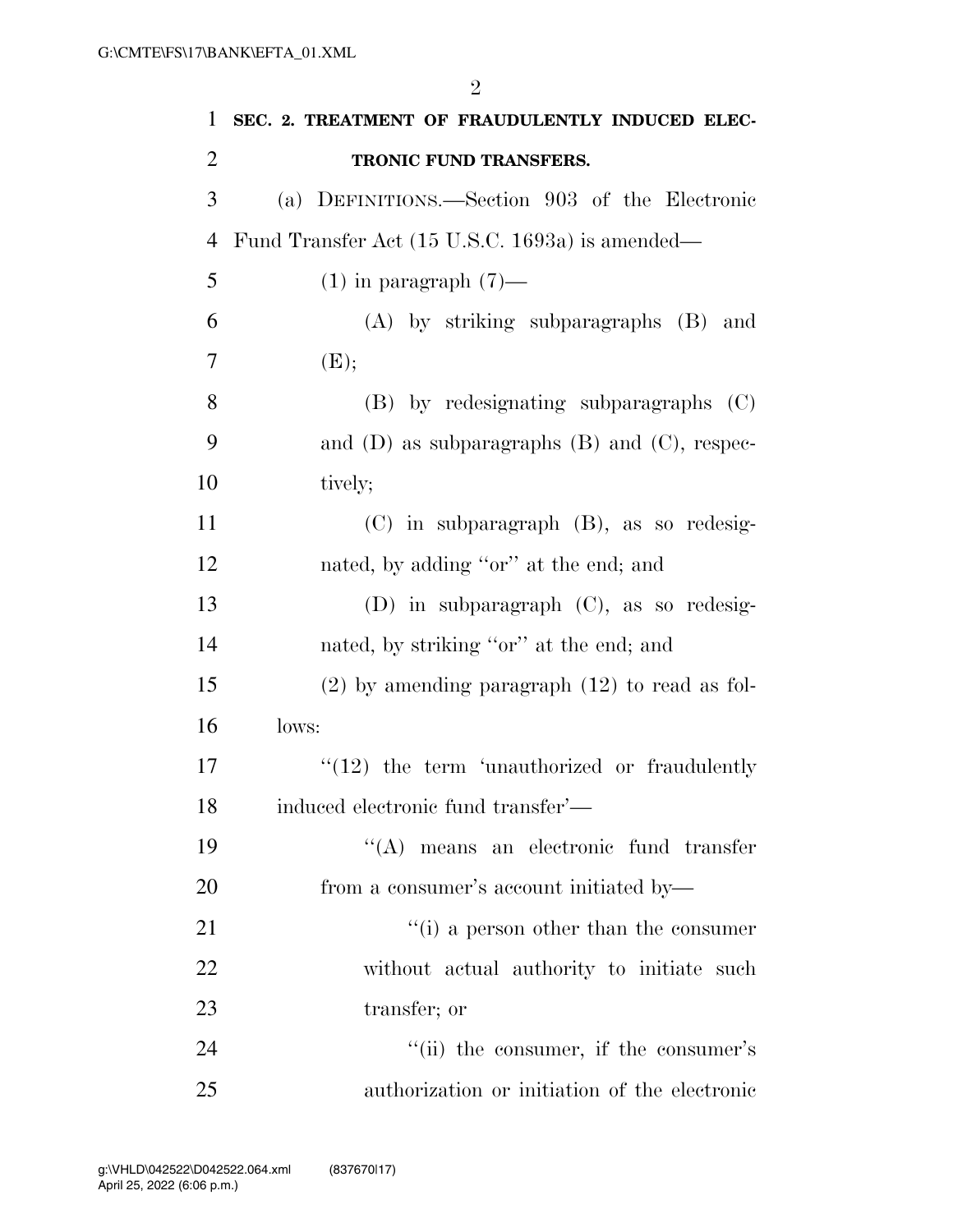3

| $\mathbf{1}$   | fund transfer was fraudulently induced;                         |
|----------------|-----------------------------------------------------------------|
| $\overline{2}$ | and                                                             |
| 3              | "(B) does not include any electronic fund                       |
| $\overline{4}$ | transfer-                                                       |
| 5              | "(i) initiated by a natural person                              |
| 6              | other than the consumer who was fur-                            |
| 7              | nished with the card, code, or other means                      |
| 8              | of access to such consumer's account by                         |
| 9              | such consumer, unless—                                          |
| 10             | $\lq\lq$ (I) the consumer has notified                          |
| 11             | the financial institution involved that                         |
| 12             | transfers by such other person are no                           |
| 13             | longer authorized; or                                           |
| 14             | "(II) the consumer was fraudu-                                  |
| 15             | lently or coercively induced to furnish                         |
| 16             | the card, code, or other means of ac-                           |
| 17             | cess;                                                           |
| 18             | "(ii) initiated by a consumer who has                           |
| 19             | fraudulent intent, or anyone acting in con-                     |
| 20             | cert with such a consumer; or                                   |
| 21             | "(iii) which constitutes an error com-                          |
| 22             | mitted by a financial institution.".                            |
| 23             | (b) DEFINITION OF ERROR.—Section $908(f)$ of the                |
| 24             | Electronic Fund Transfer Act $(15 \text{ U.S.C. } 1693f(f))$ is |
| 25             | amended—                                                        |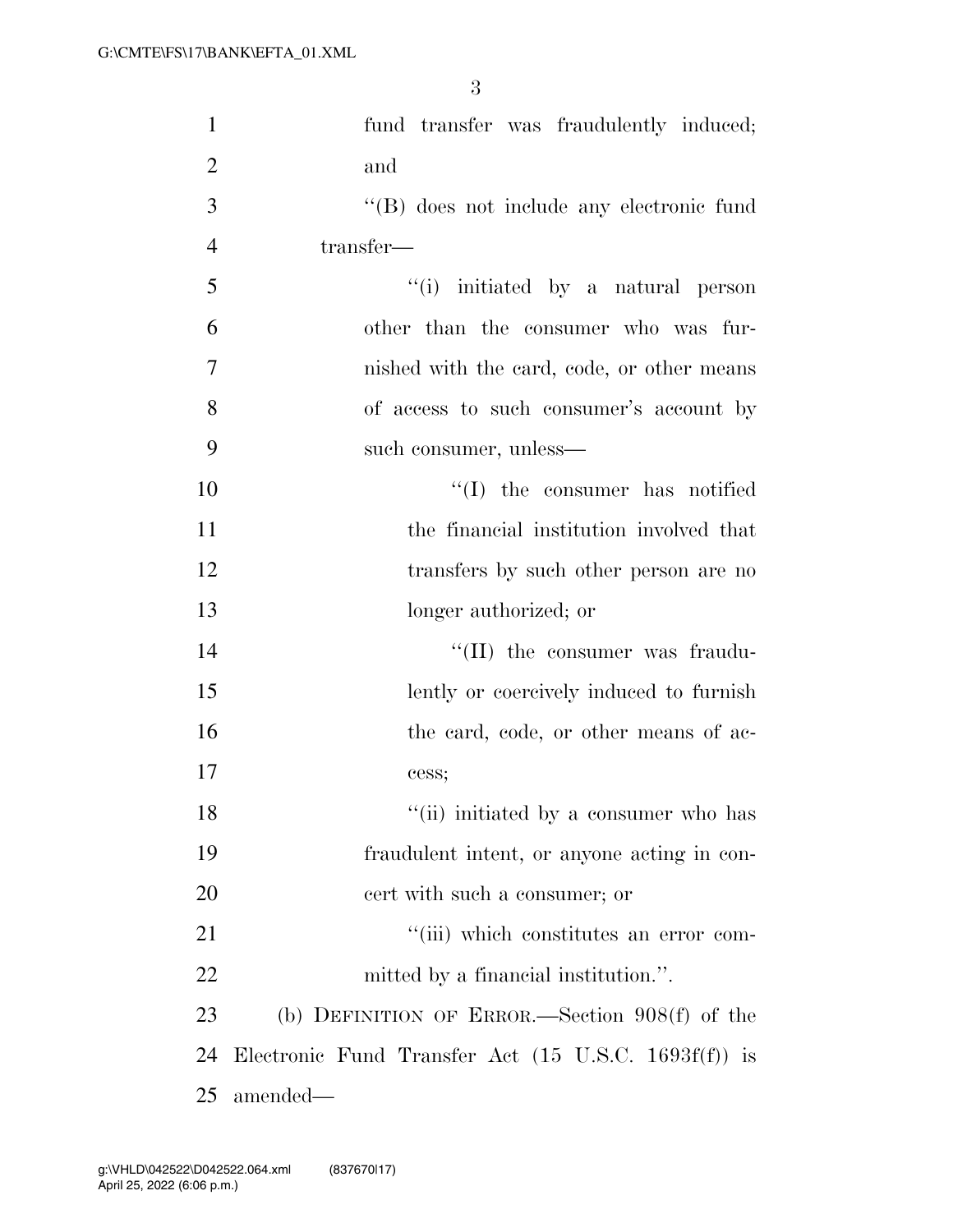| $\mathbf{1}$   | $(1)$ in paragraph $(2)$ , by inserting ", including             |
|----------------|------------------------------------------------------------------|
| $\overline{c}$ | an error made by a consumer" before the semicolon;               |
| 3              | $(2)$ by redesignating paragraphs $(6)$ and $(7)$ as             |
| $\overline{4}$ | paragraphs $(7)$ and $(8)$ , respectively; and                   |
| 5              | $(3)$ by inserting after paragraph $(5)$ the fol-                |
| 6              | lowing:                                                          |
| 7              | $\cdot\cdot\cdot(6)$ the consumer's inability to access funds in |
| 8              | a frozen, closed, or otherwise inaccessible account,             |
| 9              | except as required by a court order or law enforce-              |
| 10             | ment or unless the consumer obtained the funds                   |
| 11             | through unlawful or fraudulent means;".                          |
| 12             | (c) CONSUMER LIABILITY FOR UNAUTHORIZED                          |
| 13             | TRANSFERS.—Section 909 of the Electronic Fund Trans-             |
| 14             | fer Act $(15 \text{ U.S.C. } 1693g)$ is amended—                 |
| 15             | $(1)$ in the heading, by striking " <b>unauthor-</b>             |
| 16             | ized transfers" and inserting "unauthorized                      |
| 17             | or fraudulently induced electronic fund                          |
| 18             | transfer";                                                       |
| 19             | $(2)$ in subsection $(a)$ —                                      |
| 20             | (A) by striking "unauthorized transfer"                          |
| 21             | and inserting "unauthorized or fraudulently in-                  |
| 22             | duced electronic fund transfer"; and                             |
| 23             | (B) by inserting "fraudulently induced                           |
| 24             | transfer or" before "loss or theft" each place                   |
| 25             | such term appears;                                               |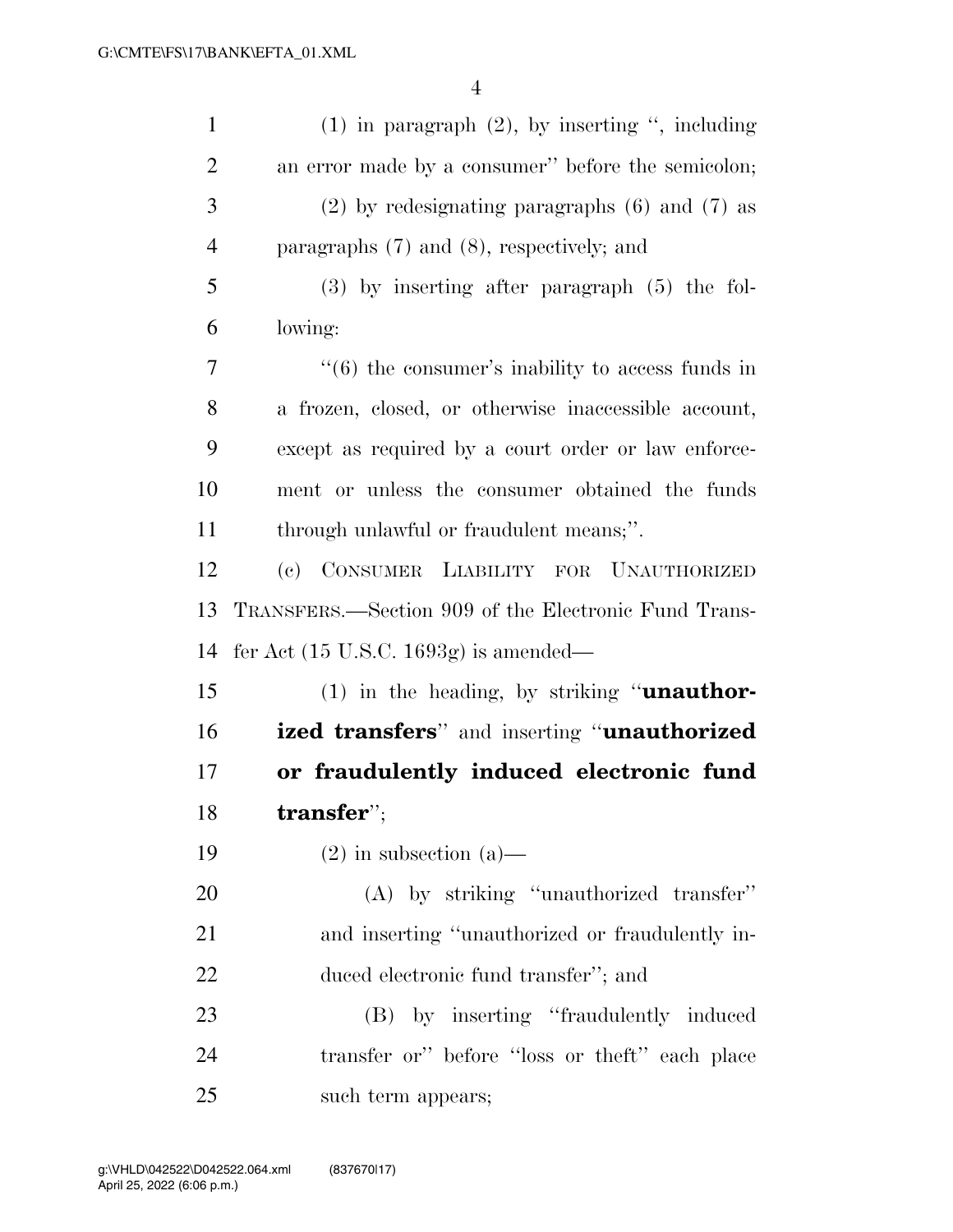| $\mathbf{1}$   | $(3)$ in subsection $(b)$ —                          |
|----------------|------------------------------------------------------|
| $\overline{2}$ | (A) by striking "financial institution to            |
| 3              | show that" and inserting "financial institu-         |
| $\overline{4}$ | $tion-$                                              |
| 5              | $\lq(1)$ to show that";                              |
| 6              | (B) by striking "was authorized or, if the           |
| 7              | electronic fund transfer was unauthorized, then      |
| 8              | the burden of proof is upon the financial insti-     |
| 9              | tution" and inserting "was authorized or was         |
| 10             | not fraudulently induced, as applicable; or          |
| 11             | $\lq(2)$ if the showing under paragraph (1) is not   |
| 12             | made,"; and                                          |
| 13             | $(C)$ by striking ", if the transfer was initi-      |
| 14             | ated after the effective date of section $905$ ,";   |
| 15             | (4) by striking "unauthorized electronic fund        |
| 16             | transfer" each place such term appears and insert-   |
| 17             | ing "unauthorized or fraudulently induced electronic |
| 18             | fund transfer";                                      |
| 19             | (5) by striking "unauthorized electronic fund        |
| 20             | transfers" each place such term appears and insert-  |
| 21             | ing "unauthorized or fraudulently induced electronic |
| <u>22</u>      | fund transfers"; and                                 |
| 23             | $(6)$ by adding at the end the following:            |
| 24             | "(f) LIABILITY OF INSTITUTION THAT RECEIVES A        |
| 25             | FRAUDULENTLY INDUCED ELECTRONIC FUND TRANS-          |